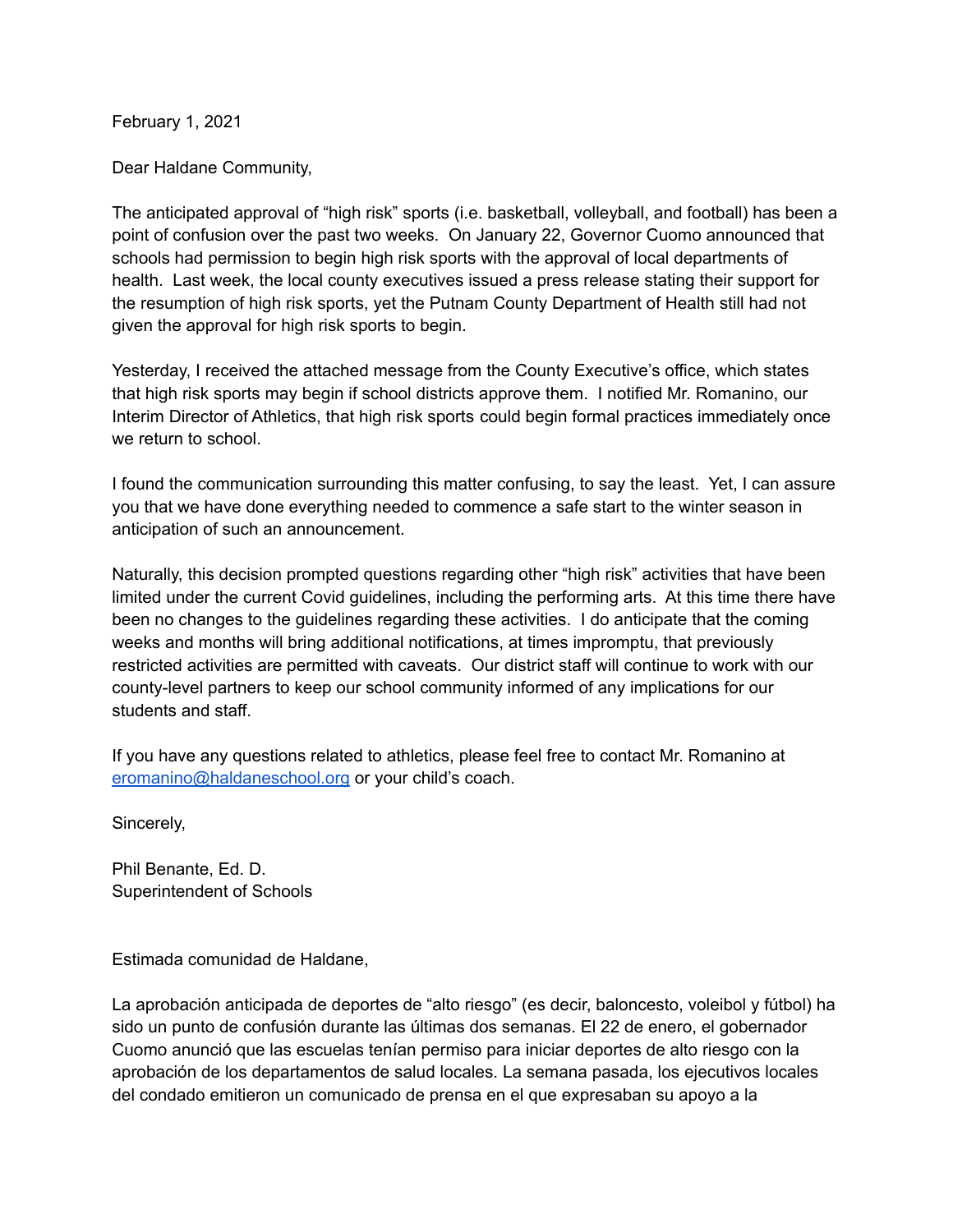reanudación de los deportes de alto riesgo, pero el Departamento de Salud del condado de Putnam aún no había dado la aprobación para que comenzaran los deportes de alto riesgo.

Ayer recibí el mensaje adjunto de la oficina del Ejecutivo del Condado, que establece que los deportes de alto riesgo pueden comenzar si los distritos escolares los aprueban. Notifiqué al Sr. Romanino, nuestro Director Interino de Atletismo, que los deportes de alto riesgo podrían comenzar las prácticas formales inmediatamente una vez que regresemos a la escuela.

Encontré la comunicación en torno a este asunto confusa, por decir lo menos. Sin embargo, puedo asegurarles que hemos hecho todo lo necesario para comenzar de manera segura la temporada de invierno en previsión de tal anuncio.

Naturalmente, esta decisión generó preguntas con respecto a otras actividades de "alto riesgo" que han sido limitadas bajo las pautas actuales de Covid, incluidas las artes escénicas. En este momento no ha habido cambios en las pautas con respecto a estas actividades. Anticipo que las próximas semanas y meses traerán notificaciones adicionales, a veces improvisadas, de que se permiten actividades previamente restringidas con salvedades. Nuestro personal del distrito continuará trabajando con nuestros socios a nivel de condado para mantener informada a nuestra comunidad escolar de cualquier implicación para nuestros estudiantes y personal.

Si tiene alguna pregunta relacionada con el atletismo, no dude en comunicarse con el Sr. Romanino en eromanino@haldaneschool.org o con el entrenador de su hijo.

Sinceramente,

Phil Benante, Ed. RE. Superintendente de escuelas